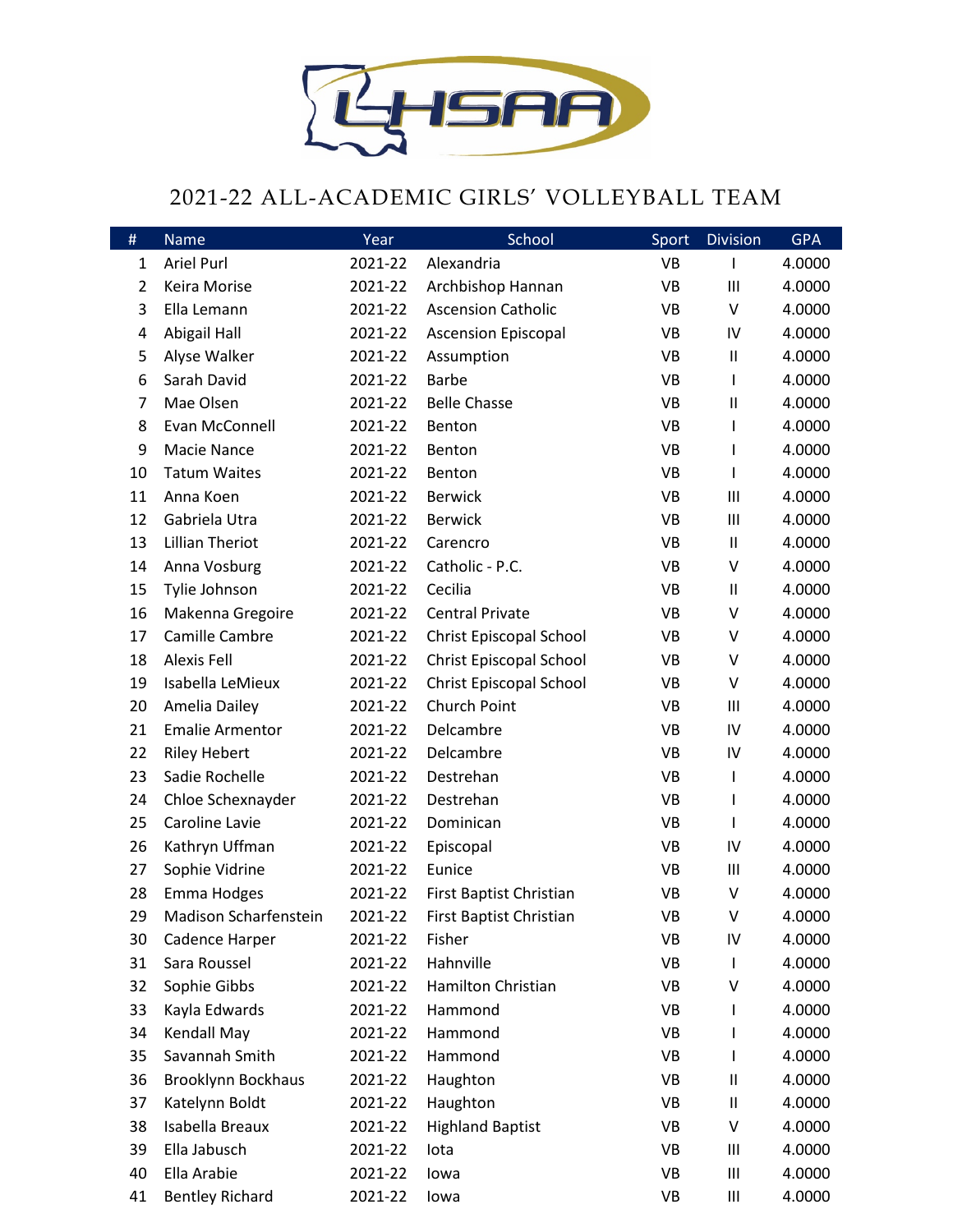| #  | Name                    | Year    | School                             | Sport          | <b>Division</b>  | <b>GPA</b> |
|----|-------------------------|---------|------------------------------------|----------------|------------------|------------|
| 42 | Jillian Fontenot        | 2021-22 | Jennings                           | <b>VB</b>      | $\mathsf{III}\,$ | 4.0000     |
| 43 | Amanda Hux              | 2021-22 | Lafayette                          | VB             | L                | 4.0000     |
| 44 | Leah Guardia            | 2021-22 | Lafayette Christian                | VB             | IV               | 4.0000     |
| 45 | Kellee Puissegur        | 2021-22 | Lakeshore                          | VB             | $\sf II$         | 4.0000     |
| 46 | Alyssa Holden           | 2021-22 | Live Oak                           | VB             |                  | 4.0000     |
| 47 | Hanna Stout             | 2021-22 | Live Oak                           | VB             | L                | 4.0000     |
| 48 | Macy Bergeron           | 2021-22 | Livonia                            | VB             | $\mathbf{III}$   | 4.0000     |
| 49 | Madyson Shields         | 2021-22 | Loranger                           | VB             | Ш                | 4.0000     |
| 50 | Ysabella Griego         | 2021-22 | Loyola Prep                        | <b>VB</b>      | IV               | 4.0000     |
| 51 | <b>Emily Horton</b>     | 2021-22 | Loyola Prep                        | VB             | IV               | 4.0000     |
| 52 | <b>Claire Scott</b>     | 2021-22 | Loyola Prep                        | <b>VB</b>      | IV               | 4.0000     |
| 53 | Maria Detillier         | 2021-22 | Lutcher                            | VB             | Ш                | 4.0000     |
| 54 | Ashlyn St. Pierre       | 2021-22 | Lutcher                            | <b>VB</b>      | $\mathsf{III}\,$ | 4.0000     |
| 55 | Clara Flynn             | 2021-22 | Mandeville                         | VB             | L                | 4.0000     |
| 56 | <b>Faith Davis</b>      | 2021-22 | Many                               | VB             | IV               | 4.0000     |
| 57 | Camryn Ford             | 2021-22 | Many                               | VB             | IV               | 4.0000     |
| 58 | <b>Brooklyn Jenkins</b> | 2021-22 | Many                               | VB             | IV               | 4.0000     |
| 59 | Ginniah Franklin        | 2021-22 | Mentorship Academy                 | VB             | Ш                | 4.0000     |
| 60 | Olivia Baio             | 2021-22 | Morgan City                        | VB             | $\mathbf{III}$   | 4.0000     |
| 61 | Anusha Rainey           | 2021-22 | Morris Jeff Community              | VB             | IV               | 4.0000     |
| 62 | Rosaria Carollo         | 2021-22 | Mt. Carmel                         | VB             | L                | 4.0000     |
| 63 | Amelia Doll             | 2021-22 | Northshore                         | VB             | ı                | 4.0000     |
| 64 | Lauren Ngo              | 2021-22 | Northshore                         | VB             | L                | 4.0000     |
| 65 | Carly Bergeron          | 2021-22 | Northside Christian                | VB             | V                | 4.0000     |
| 66 | Lake Carpenter          | 2021-22 | <b>Ouachita Parish</b>             | VB             | $\sf II$         | 4.0000     |
| 67 | Amanda Blakeney         | 2021-22 | Parkview Baptist                   | VB             | IV               | 4.0000     |
| 68 | Anna McCann             | 2021-22 | Parkway                            | VB             | L                | 4.0000     |
| 69 | Keatyn Harden           | 2021-22 | Patterson                          | <b>VB</b>      | IV               | 4.0000     |
| 70 | Alyssa Perkins          | 2021-22 | Patterson                          | V <sub>R</sub> | IV               | 4.0000     |
| 71 | Zaria Anders            | 2021-22 | Pearl River                        | VB             | $\mathbf{III}$   | 4.0000     |
| 72 | Kaylee Kessler          | 2021-22 | Pineville                          | <b>VB</b>      |                  | 4.0000     |
| 73 | <b>Presley Walls</b>    | 2021-22 | Ponchatoula                        | VB             |                  | 4.0000     |
| 74 | Demi Billings           | 2021-22 | Rayne                              | VB             | $\mathbf{III}$   | 4.0000     |
| 75 | <b>Emma Guidry</b>      | 2021-22 | Rayne                              | VB             | $\mathbf{III}$   | 4.0000     |
| 76 | <b>Riley Oakley</b>     | 2021-22 | Ruston                             | VB             |                  | 4.0000     |
| 77 | Sophie Mae Smith        | 2021-22 | Ruston                             | VB             |                  | 4.0000     |
| 78 | <b>Tuyen Truong</b>     | 2021-22 | Sci Academy                        | VB             | $\mathbf{III}$   | 4.0000     |
| 79 | Katelyn Chacon          | 2021-22 | <b>Slaughter Community Charter</b> | VB             | V                | 4.0000     |
| 80 | Jillian Templet         | 2021-22 | Slaughter Community Charter        | VB             | V                | 4.0000     |
| 81 | Skylar Woodruff         | 2021-22 | <b>Slaughter Community Charter</b> | VB             | ٧                | 4.0000     |
| 82 | Kaelyn Hardrick         | 2021-22 | Slidell                            | VB             |                  | 4.0000     |
| 83 | <b>Maggie Diez</b>      | 2021-22 | St. Amant                          | VB             |                  | 4.0000     |
| 84 | Kailee Lavigne          | 2021-22 | St. Amant                          | VB             |                  | 4.0000     |
| 85 | Susannah Summerlin      | 2021-22 | St. Edmund                         | VB             | V                | 4.0000     |
| 86 | Isabella LoBue          | 2021-22 | St. John                           | VB             | V                | 4.0000     |
| 87 | Dhara Brassieur         | 2021-22 | St. Louis Catholic                 | VB             | Ш                | 4.0000     |
| 88 | Abbey Poirier           | 2021-22 | St. Martinville                    | VB             | $\mathsf{III}\,$ | 4.0000     |
| 89 |                         |         |                                    |                |                  |            |
|    | Lexi Reed               | 2021-22 | St. Mary's Academy                 | VB             | V                | 4.0000     |